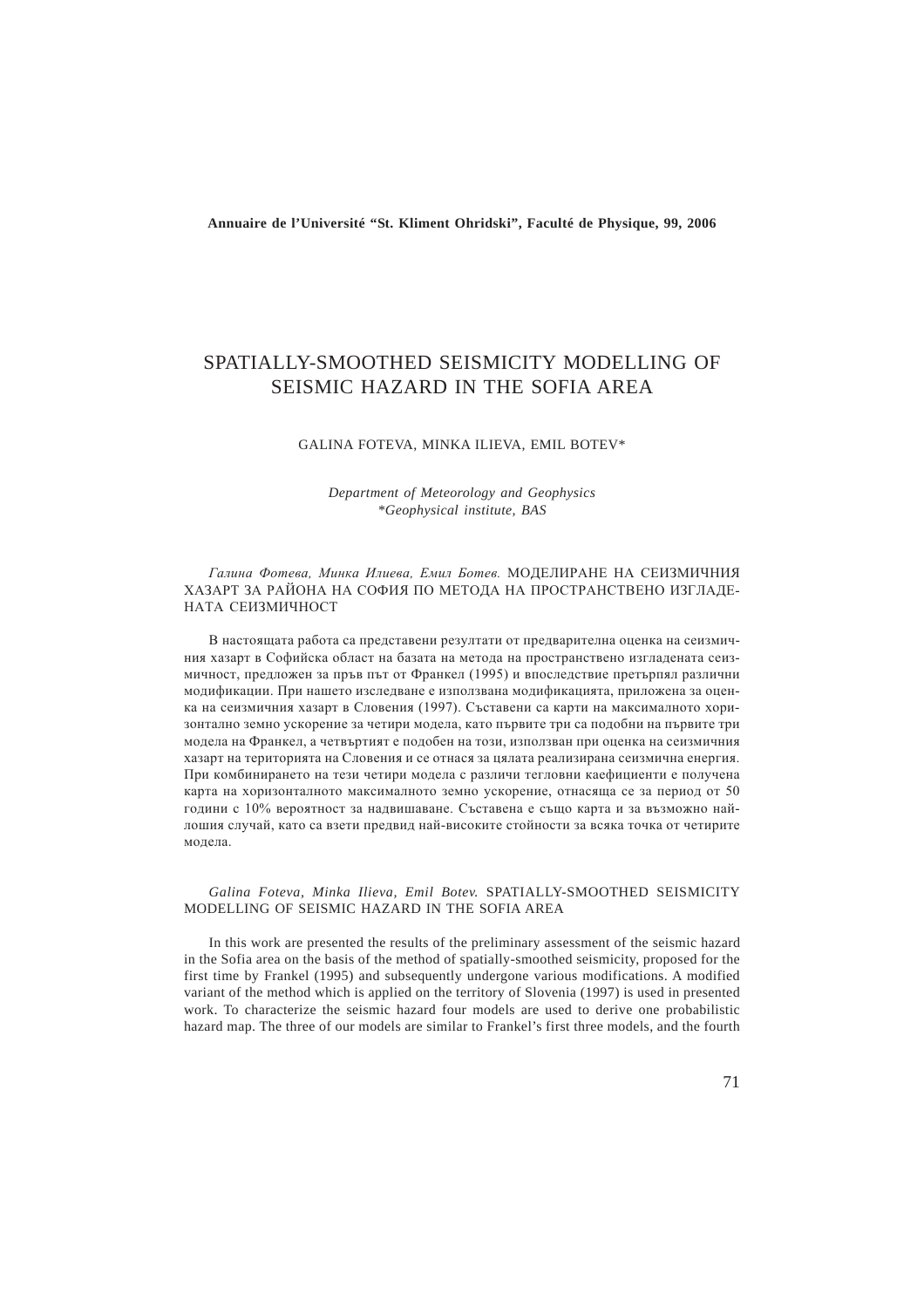model is associated with the total released seismic energy, which idea is accepted according to Slovenian approach. A final map of horizontal peak ground acceleration with 10% probability for exceedance in 50 years is derived as a result of the combination between 1, 2, 3 and 4 models. A worst-case map is constructed taking into account only the hignest values of the seismic hazard assessments at each location from all the models.

*Keywords:* earthquake, seismic hazard, spatially smoothed seismicity, PGA maps *PACS number:* 91.30.-f

## 1. INTRODUCTION

Seismic hazard is the assessment of the probability the level of the ground shaking, caused by earthquakes at a given place to exceed a fixed value in a given period of time. The ground motions could be expressed by maximal acceleration, maximal velocity or maximal displacement. Recently the peak ground acceleration (PGA) is the most used ground motions parameter in the seismic hazard assessments (SHA). Several kinds of methods for SHA had been created in the past: observational, deterministic, statistical, probabilistic, time dependent hazard, spectral hazard. At present two probabilistic methods are applied for the calculation of seismic hazard: the historical method and the deductive method [1]. The deductive method (proposed by Cornell [2] in 1968) requires knowledge about: catalogue of earthquakes; geometry of the seismic faults and source zones; earthquake recurrence with different magnitude M; maximal magnitude M of the earthquakes in seismic sources; attenuation law of seismic waves in the region of interest. The seismic hazard maps developed on the basis on delineation of seismic source zones are related to many uncertainties due to a lack of qualitative geological and seismotectonic data. As an attempt to avoid the uncertainties related to the source geometry, Veneziano et all. [3] suggested the historical method in 1984, which requires only a catalogue of the earthquakes and appropriate functions of attenuation of earth movements in the studied region. These methods subsequently were developed further. In 1995 Frankel published the methodology of spatially smoothed seismicity [4] as an improved variant of the historical method. This method does not exclude the possibility for including seismotectonic parameters in the seismic hazard assessment. For parameter, describing the ground motion, is chosen the PGA. This method was applied for preparation of maps for the Central and Eastern States of America, representing the area distribution of PGA with 10 % probability for exceedance for the period of 50 years. Later on this method was developed further by the same author et all [5], [6] and others and is used for making PGA maps of the territory of USA. A modified variant of the method is applied for SHA on the territory of Slovenia [7, 8].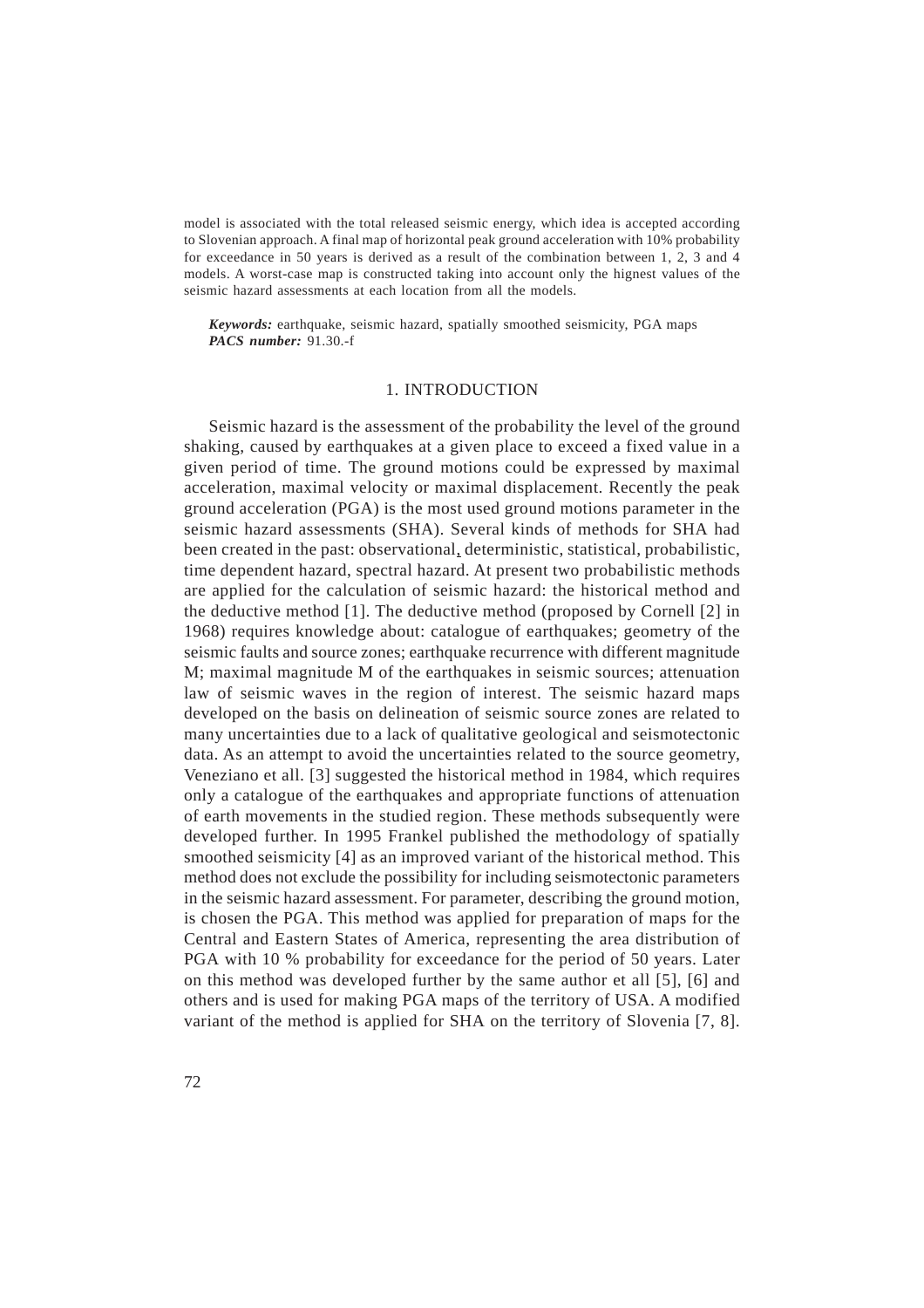The earthquake danger can be estimated by means of seismic zoning, seismic hazard and risk assessment methods. The prognostic seismic zoning for the territory of Bulgaria is realized through a complex analysis of geological, geophysical and seismological data [9]. The seismic hazard assessment of Bulgaria in the paper of Orozova-Stanishkova & Slejko [10] is carried out by different methods: the Gumbel, the Cornell, and the fault rupture model methods. For the Sofia region some results of the microzoning investigations derived by Petkov & Christoskov [11], Petkov et all. [12] and Demirev et all. [13] are known. Some of the various attempts for seismic hazard assessments are presented in Solakov et all.[14], Slavov et all.[15] and Josifov & Paskaleva [16]. In the first of these assessments the deductive method of Cornel-McGuier is used and deterministic approach is applied in the next two. The method of Cornell-McGuire is used by Van Eck & Stojanov [17] for SHA in South Bulgarian territory.

Seismic hazard assessment for the Sofia area is of specific importance taking into account the high seismic activity of the region and the highest concentration of the residential and industrial buildings and constructions in and around the capital of Bulgaria. In this paper an attempt for SHA of the Sofia region is made on the base of the method of spatially smoothed seismicity of Frankel, using the modified version applied in Slovenia [8].

### 2. SEISMOLOGICAL DATABASE

 The SHA for the area limited by the coordinates 42.3°N–43.1°N, 22.5°E– 24.0°E is carried out. The seismicity database for one much larger region  $(41°N-45°N, 21°E-26°E)$  is taken into account according to the requirements of the used method. This region comprises West and Central Bulgaria, as well as some parts of Romania, Serbia, Macedonia and Greece. According to this the earthquake data from Bulgarian [18, 19, 20], Greek [21], Turkish [22], Balkans [23] and International Seismological Center [24] earthquake catalogues are used for compilation of our input catalogue [25].

The compiled catalogue for the period contains various kinds of magnitude, such as  $M_s$ ,  $M_l$ ,  $M_d$ , and  $m_b$ . The method of spatially-smoothed seismicity requires all kind of magnitudes to be converted in one and the same kind. In our case the surface wave magnitude  $M<sub>S</sub>$  was most frequently available. That is why it is decided to use  $M<sub>S</sub>$  as a uniform measure of earthquake size for all the events. For this purpose the next empirical relations between  $M_S$ ,  $M_L$ , and  $m_b$  are derived [25]:

$$
M_S = 1.684 m_b - 3.455,
$$
  
\n
$$
M_S = 1.591 M_L - 2.729.
$$

73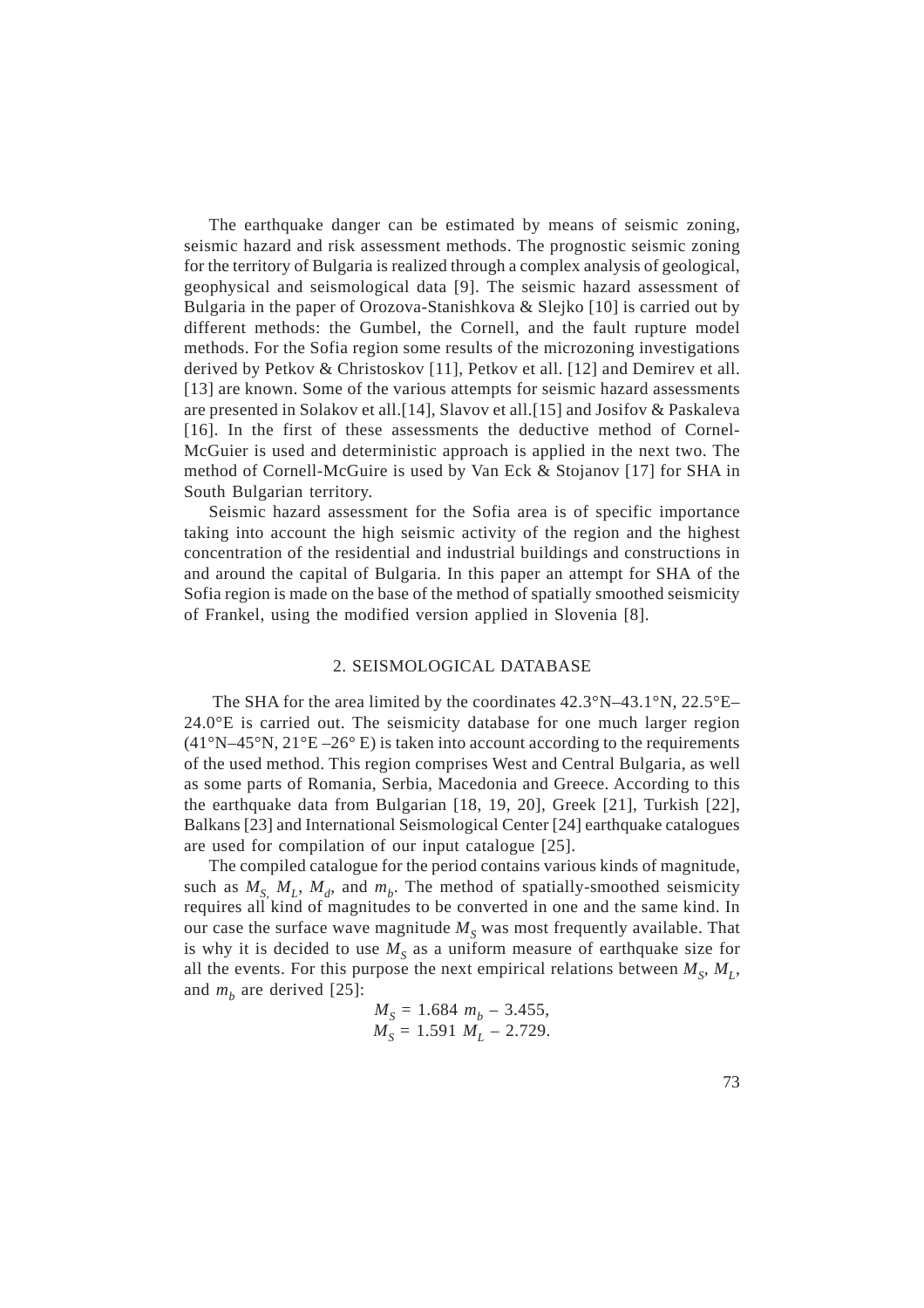By means of these equations the magnitudes of all 1973 events (with aftershocks) in the studded area are converted in  $M<sub>s</sub>$ . Aftershoks were removed from the catalogue in order to follow the poissonian probability model. For this separation the earthquake analysis software SEISAN [26] is used. The number of main events with  $M \ge 2.9$  is 1267. The compiled earthquake catalogue completeness is assessed for different intervals of time and different magnitudes. Generally it could be accepted that the catalogue is approximately complete for magnitude 3.7 since year 1900 and for magnitude 5.0 since year 1700 [25]. There are 328 events with  $M \ge 3.7$  in the subcatalogue 1900–2003 and 71 events with  $M \ge 5$  in the subcatalogue 1700–2003. The maximal observed value is 7.8.

The map of epicenters of all main events with magnitude  $M \geq 3.7$  (382)



Fig. 1. Epicentral map of the study area for the earthquake with  $M \geq 3.7$  during the period 1700–2003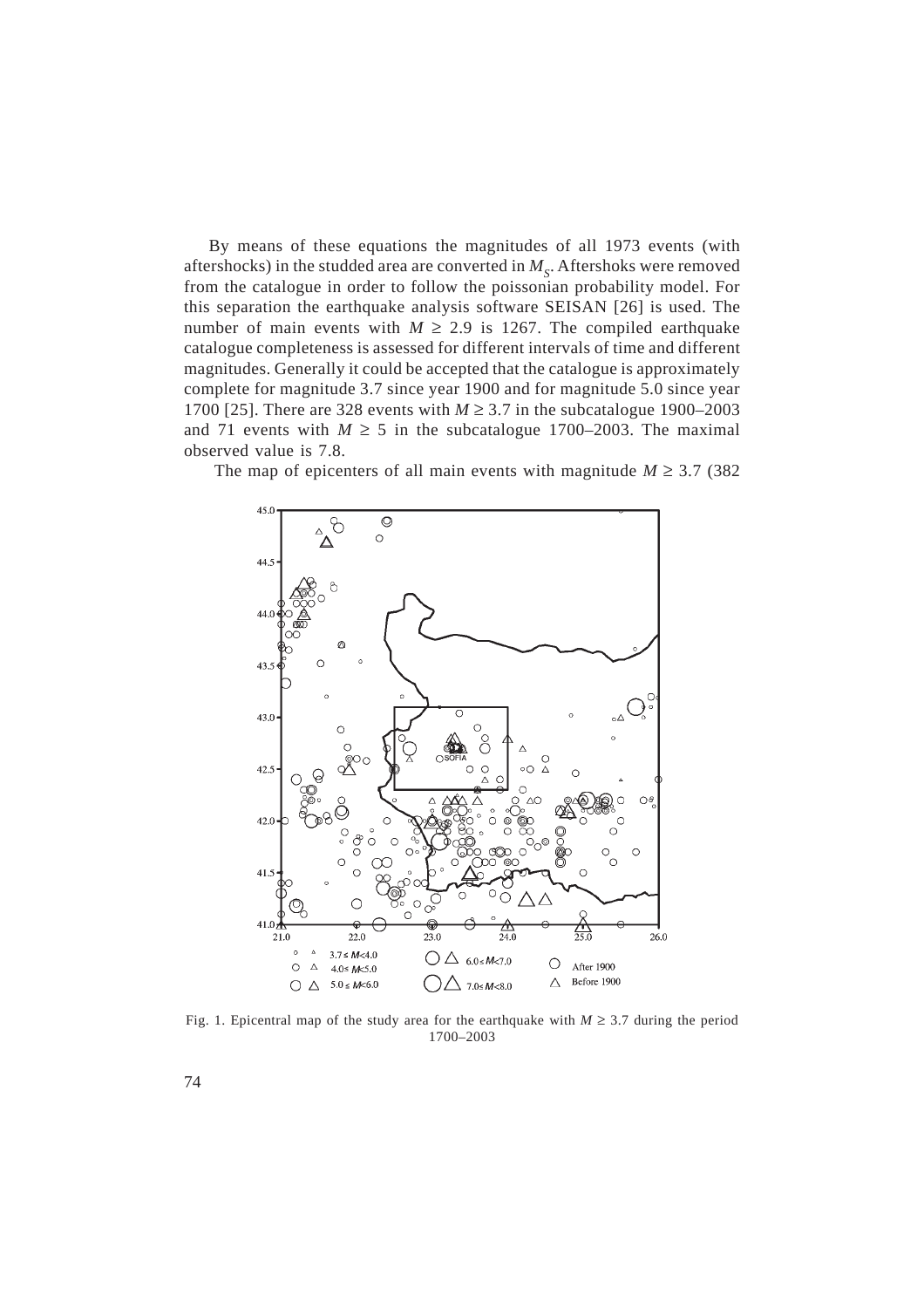in number) during the period 1700–2003 is presented on Fig.1. According to accuracy of determination of hypocentral parameters [27], the presented earthquakes could be divided into three time-period classes:

- before 1900–historical period, with only macroseismological (noninstrumental) data sources
- 1900–1970–early instrumental and macroseismological data sources
- after 1970–with relatively modern instrumental data .

Additionally it could be asserted that after 1980 the modern Bulgarian and Greece national seismological networks started operation that is a presumption for the highest accuracy of the hypocenter determinations.

### 3. METHOD

The method of spatially smoothed seismicity of Frankel [4] and its modification applied in Slovenia [8] are used in this paper for SHA. Four models to characterize the seismic hazard are used by Frankel to derive one probabilistic hazard map. These models are based on historical seismicity that has been spatially-smoothed to different length scales.

The authors consider the hazard from earthquakes with moment magnitudes  $M \le 7.0$ . He use a minimum magnitude  $M = 4.5$  for the hazard calculation, because it is accepted that only events with  $M \geq 4.5$  may cause damages in the buildings.

In the first model it is assumed, that the moderate earthquakes will occur generally in areas where there had been significant numbers of small events. It is determined by observations that the moderate earthquakes with magnitude 5–7 took place in regions where considerable number of weak earthquakes (with magnitude  $M \geq 3.0$ ) is observed.

The model is based on the spatially-smoothed *a*-values derived from the magnitude 3 and larger earthquakes. Here *a* is the level of the activity according to Gutenberg–Richter relation

# $log N = a - bM$ ,

where N is the number of events with magnitude higher or equal to *M*. In such a way this model elucidates the most probable areas where moderate earthquakes could happen in the future.

In the second model it is assumed that the events of engineering interest  $(M \geq 5.0)$  will occur near the sites where they have occurred in the past. The model is based on the spatially-smoothed *a*-values derived from earthquakes with magnitude 5.0 and above events. This model is intended to account for the possibility of well localized seismogenic structures which repeatedly generate moderate  $M \geq 5.0$  earthquakes.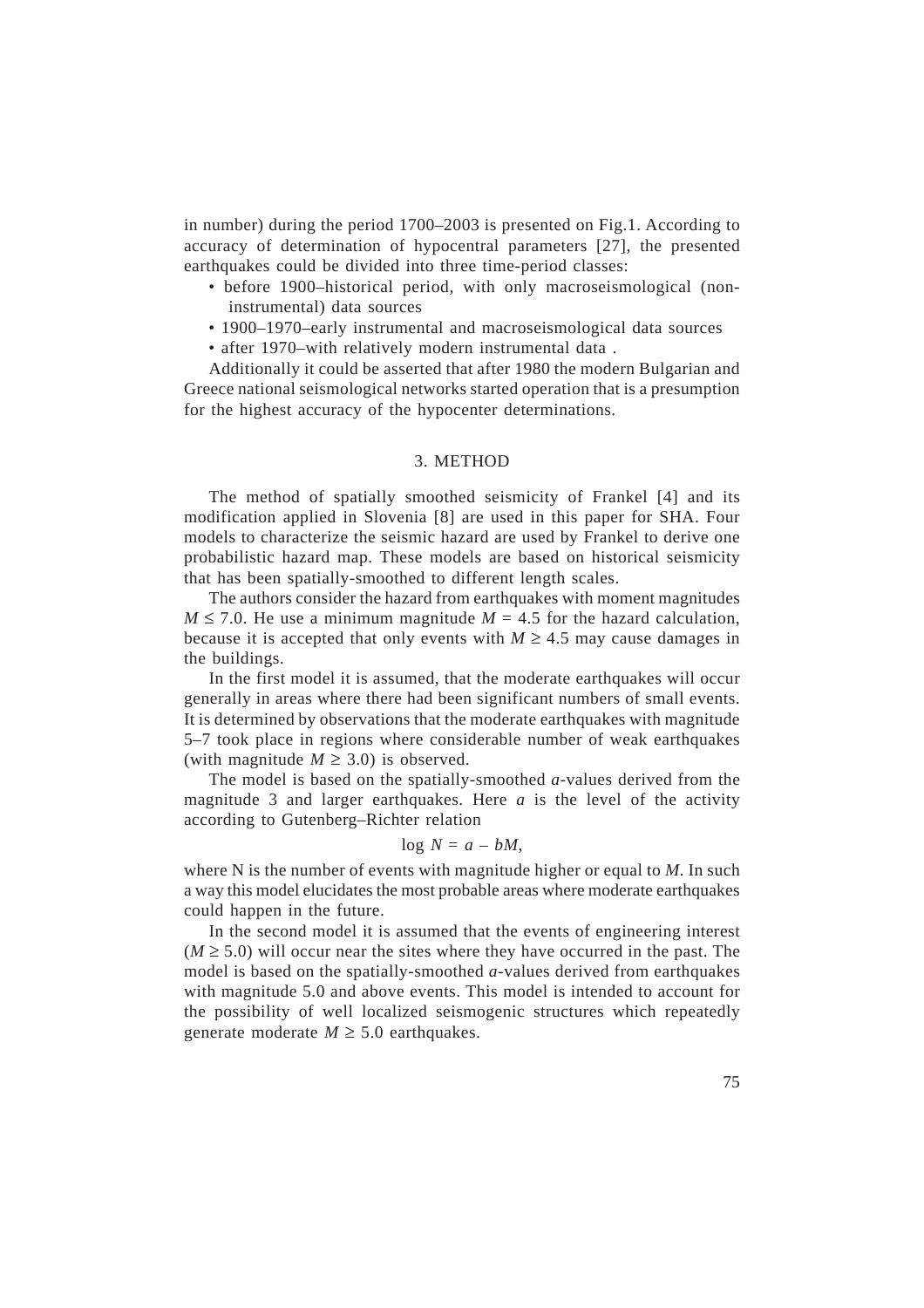The third model is based on a uniform source zone. It covers the possibility of occurrence of moderate earthquakes in areas that have been quiescent historically. This model smooths the observed seismicity over the entire region.

In the three models the magnitudes are supposed to be distributed by loglinear Gutenberg-Richter equation.

In the last model Frankel considers only the strongest events with moment magnitude  $M > 7.0$ , taking into account as characteristic earthquakes, generated by individual faults.

Frankel subjectively used the weighting scheme of 0.5, 0.25, 0.25, and 1 for models 1, 2, 3, and 4 respectively. He calculated the combined PGA map for a 475 year return period, corresponding to a 10% probability of exceedance in 50 years. Frankel also presented the worst-case map, showing the highest PGA values from the four models at each location.

In our investigations model 1 assumes, that future earthquakes may occur in areas where they have occurred in the recent past, regardless of their magnitude. For model 4 a new approach to calculating seismic activity rate was used, taking into account the total released seismic energy, which idea is accepted according to [8]. We subjectively used the weighting scheme of 0.4, 0.4, 0.1, and 0.1 for models 1, 2, 3, and 4 respectively.

### 4. SEISMICITY MODELLING

Theoretical assumptions and calculations of the seismic hazard are similar to these in paper [8]. Following the basic idea of Frankel, the authors derived a four models weighted mean PGA map and worst case map for Slovenia for the same return period. However, they modified the original method and adopted it to local seismic properties. They also made some modifications in order to increase the accuracy of computations.

Models 1 and 2 are based on spatially-smoothed historical seismicity. The spatially-smoothing of seismicity is performed by a circular Gaussian function. In this function the correlation distance *c* accounts for the estimated error in the epicentral location. The horizontal peak ground acceleration is selected as a ground motion parameter. The attenuation has proven to be a highly influential factor of seismic hazard. In view of that, the choice of ground motion attenuation model is of great importance. In this study the peak ground acceleration attenuation relationship proposed by Ambraseys et all. [28] is used.

In the first model 328 main events with magnitude  $M \geq 3.7$  are taken into account for the period from 1900 to 2003. In the second model 71 main events with  $M \geq 5.0$  from 1700 to 2003 are used. These particular magnitudes and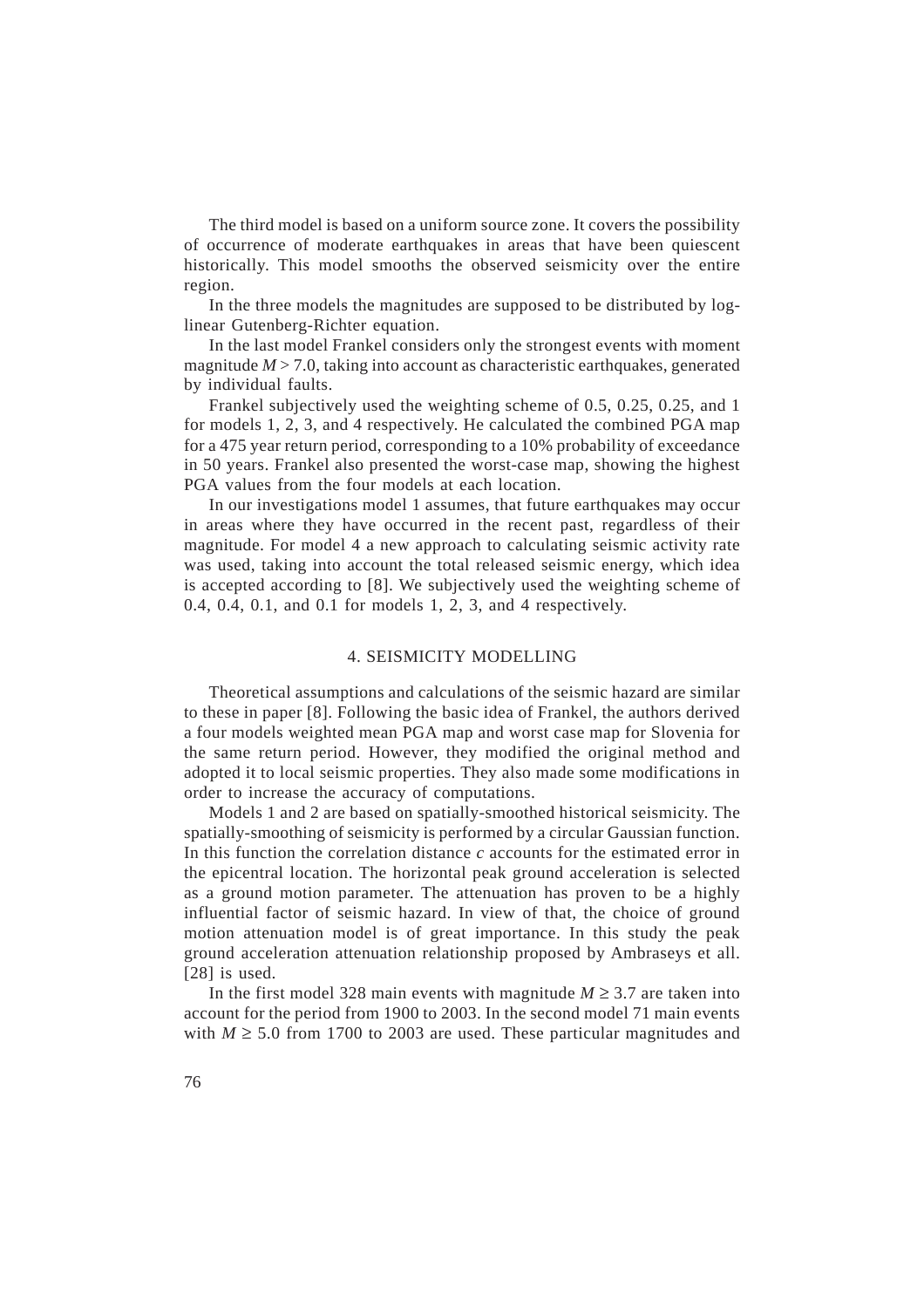their specific periods are chosen according to the evaluation for the completeness of the catalogue [25]. The region of interest is divided to a grid with cells 0.05º N and 0.06º E (cells with 5 km long sides). For model 1 a correlation distance  $c = 10$  km is used and for model 2  $c = 15$  km, which is of accordance to errors in determination of the coordinates of the epicenters between 30 km and 45 km respectively.

In model 3 the same database is used as well as in model 1–all the events with magnitude  $M \geq 3.7$  for the period from 1900 to 2003. The hazard is calculated under the assumption of a large area seismic source where the values of coefficients *a* and *b* from the Gutenberg-Richter relation are accepted to be equal all over the area. The main calculation is the same, but the summing is taken over the cells in the entire source zone.

The seismic hazard for model 4 is calculated in the same way as in the first two models taking into account all events (main and aftershocks).

 Models 2, 3, and 4 are normalized to model 1, so that the total activity rate in a chosen area, called "the influence area", is the same in all models. The four models differs only the spatial distribution of seismic activity.

To prepare a combine map of the seismic hazard the probabilities of exceedance from all models are added together with different weights. We have chosen a weight 0.4 for model 1 and 2 and a weight of 0.1 for model 3 and 4. A larger weight is given to models 1 and 2, because they are based on more reliable data and presumably, better represent the real seismic activity. Also the sum of these coefficient (respectively 0.4, 0.4, 0.1, and 0.1 for the models) is equal to 1 unit it is obvious that the final model keeps the historical rate of the events with magnitude  $M \geq 4.5$ .

A worst case map is constructed taking into account only the maximal values of the seismic hazard assessments from all the models at each location.

As it is seen from the explanations presented above the Frankel' method proposes direct SHA on the base of spatially smoothed seismicity. In such a way some uncertainties associated with the geometry and localization of the seismic source zones (specific for the world spread Cornell approach for SHA) are avoid.

In our case the programmed package OHAZ is used for the SHA.

### 5. RESULTS

The results obtained are represented as maps for the spatially distribution of horizontal peak ground acceleration with 10% probability of exceedance in 50 years, which corresponds to the return period of 475 years. The values of PGA are presented in parts of  $g$  (m/s<sup>2</sup>) for stiff soil sites. Contour interval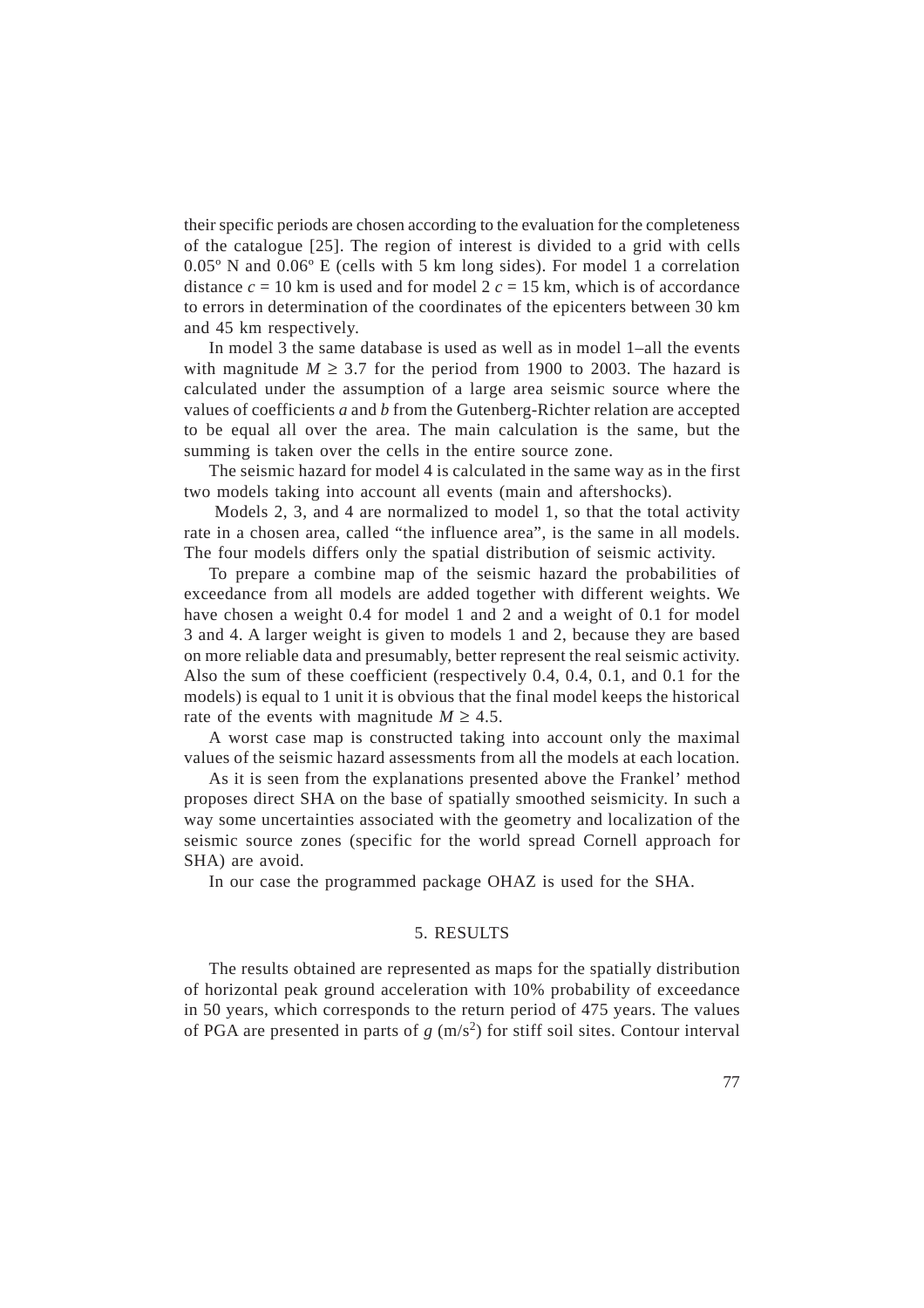is 0.025 m/s<sup>2</sup>. The seismic hazard is calculated for magnitude interval  $4.5 \le$  $M \leq 7.8$ .

On the Fig.2 a map of PGA for the seismicity model  $1/M \geq 3.7$ , 1900– 2003) is presented. The highest and the lowest contour values are 0.300 g and 0.150 g respectively. Highest hazard are established in the central part of the studied territory (the Sofia valley) as well as in the south-eastern part.

On the Fig.3 a map of PGA for the seismicity model 2 is presented. The highest and the lowest contour values are 0.400 g and 0.150 g. Similar to the previous model the highest values of the hazard are established in the central part of the studied territory (the Sofia valley). Also high values  $(0.250 \text{ g})$  are observed to the south.

For the model 3 the observed value of PGA is 0.127 g.

On the Fig. 4 a map of PGA for the seismicity model 4 is presented.

On the Fig. 5 a combined map with specific weight coefficients for all 4 models (respectively 0.4, 0.4, 0.1 and 0.1) is presented. Weights of the models are based on the reliability of the sub catalogues used. The highest and the lowest contour values are 0.275 g and 0.150 g respectively. Highest hazard for the Sofia valley and the central parts to the south is observed.

On the Fig. 6 a worst-case map is presented. This map shows the highest PGA value from the four models at each location.



Fig. 2. PGA map for the model 1 with 10% probability of exceedance in 50 years (475 return period)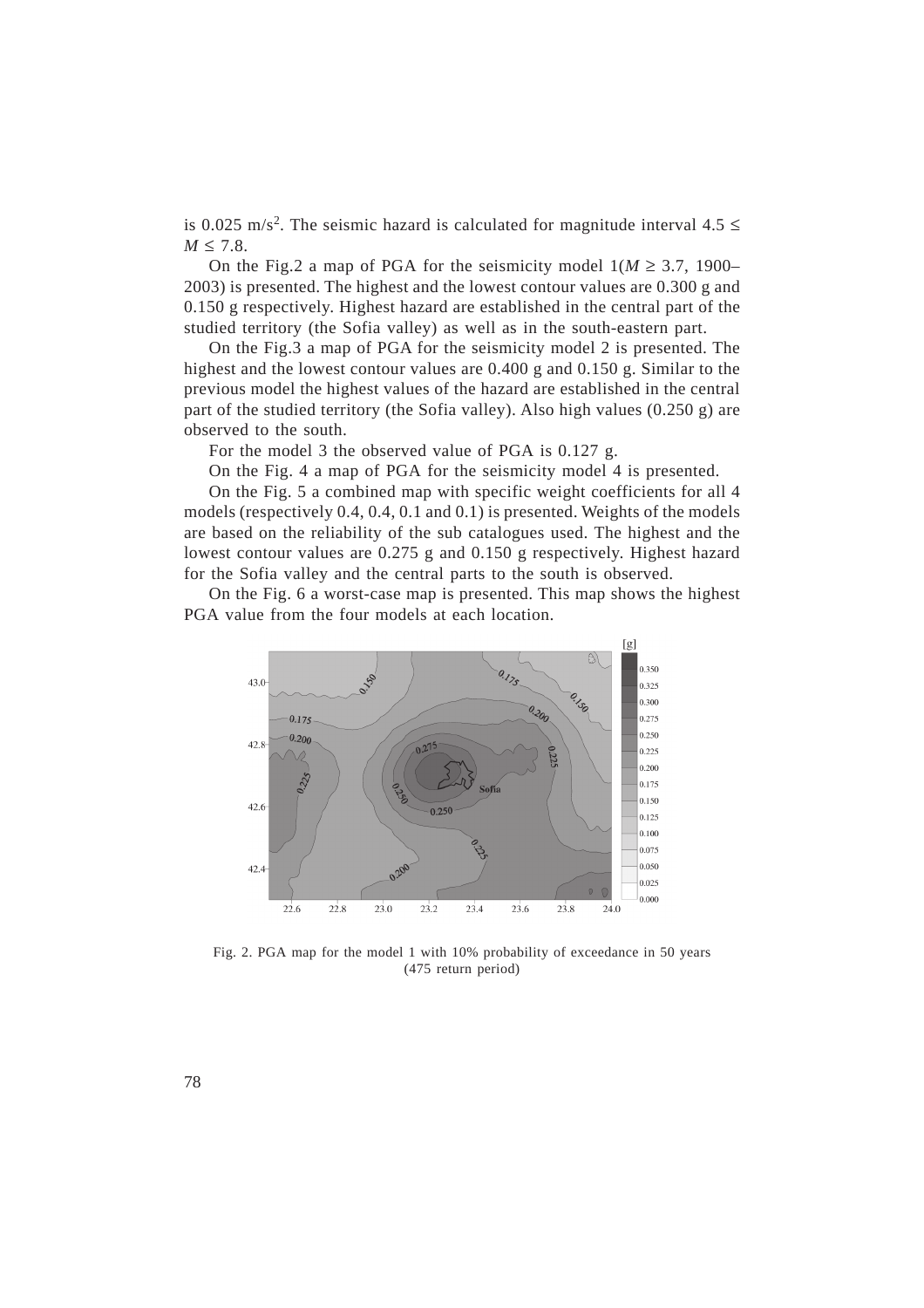

Fig. 3. PGA map for the model 2 with 10% probability of exceedance in 50 years (475 return period)



Fig. 4. PGA map for the model 4 with 10% probability of exceedance in 50 years (475 return period)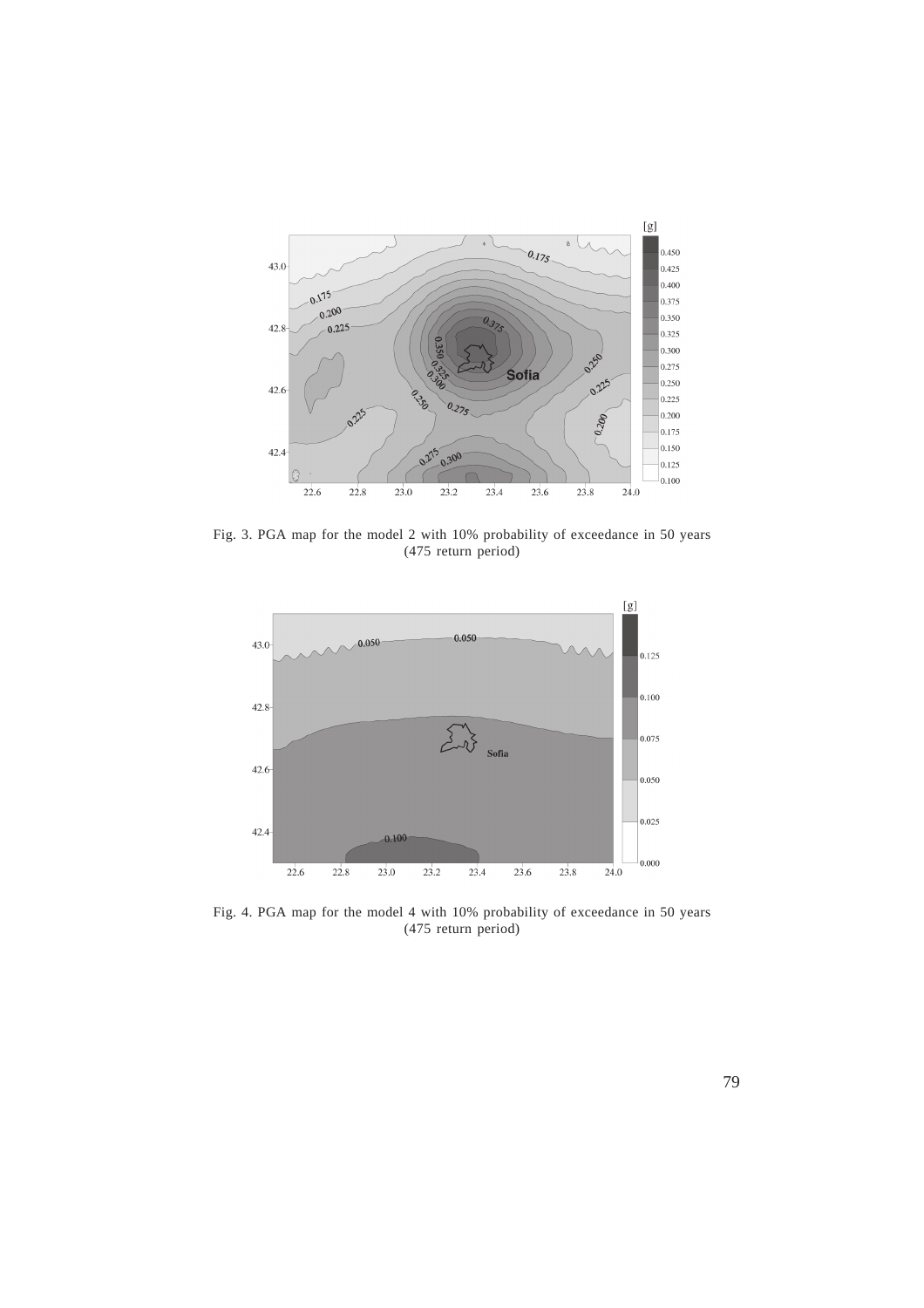

Fig. 5. Combined PGA map, derived from models 1 to 4 (0.4, 04, 01, 01 weight, respectively) with 10% probability of exceedance in 50 years (475 return period)



Fig. 6. Worst-case PGA map, derived from four models with 10% probability of exceedance in 50 years (475 return period)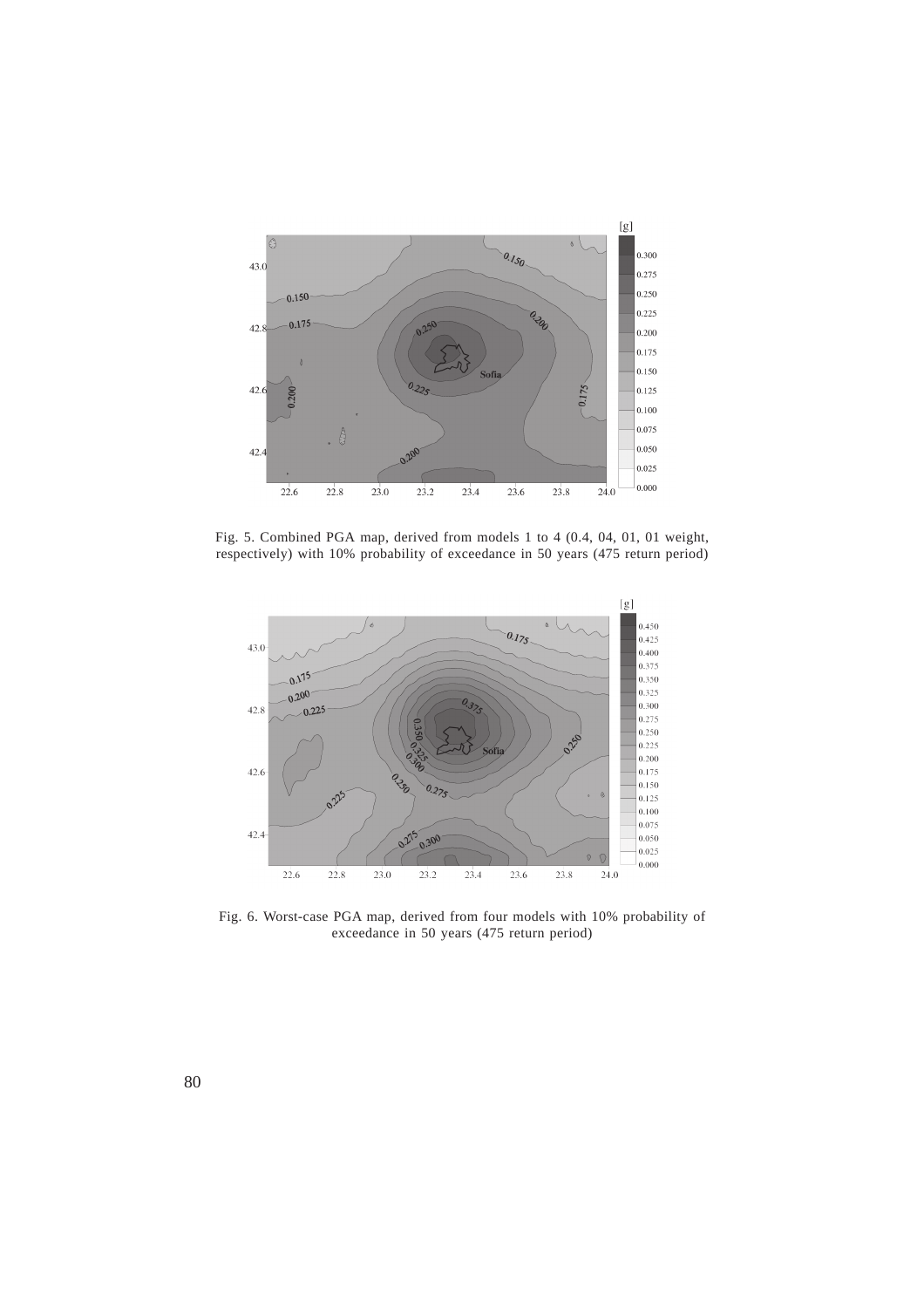Other authors, using different approaches predicted seismic hazard for a different time periods. Stanishkova and Slejko [10] provided seismic hazard assessment of Bulgaria in a 100 year time period and 37% probability level of nonexceedance. In particular, for the Sofia area, using the Cornell approach, they obtained approximately 81 Gal  $\text{(cm/s}^2)$  value of the horizontal PGA. Solakov et al. [14] applied the deductive method of Cornell-McGuire and obtained PGA value for the Sofia area between  $0.25-0.45$  g for  $10^{-3}$  annual probability of exceedance. They find that 37% probability for the much of the Sofia area, the PGA of 0.3–0.4 g will not to be exceeded in 1000 years.

### 6. CONCLUSIONS

A seismic hazard assessment for the Sofia area by the Frankel' method of spatially-smoothed seismicity is done in presented work. This method produces probabilistic hazard maps, using only the earthquake catalogue, without the use seismic source zones. A combined map for the spatial distribution of horizontal PGA with 10% probability of exceedance in 50 years (475 return period) is derived from 4 models. The highest and the lowest contour values are 0.275 g and 0.150 g respectively. A worst-case map is also computed. The main result of our research study is that in the central part of the region of interest, including Sofia valley and Sofia city, substantial seismic hazard is observed.

The accuracy of the seismic hazard assessment can be improved using a more precise attenuation model, based on regional strong motion records. The next important step could be the including of information about the fault structures and calculations of spectral hazard.

Any kind of comments and critical notes are welcome.

**Acknowledgements:** This work is done by the financial support of the Fund "Scientific investigations" in Sofia University.

#### REFFERENCES

- 1. McGuire, K. R. *Annali di Geofisika*,. 36, № 3-4; 1993, 181
- 2. Cornell, C. A. *Bulletin of Seismological Society of America*, 58, 5, 1968, 1583.
- 3. Veneziano, D., C. A. Cornell and T. O'Hara. *Electric Power Research Institute, Report NP-*3438, Polo Alto, 1984.
- 4. Frankel, A. *Seismological Research Letters*, 66, 4, 1995, 8.
- 5. Frankel, A., C. Mueller, E. Leyendecker, T. Barnhard, S. Harmsen, D. Perkins, N. Dickman, S. Hanson, M. Hooper, 1996. http://gidage.cr.usgs.gov/eq/
- 6. Frankel, A., C. Mueller, T. Barnhard, D. Perkins, E. Leyendecker, N. Dickman, S. Hanson,